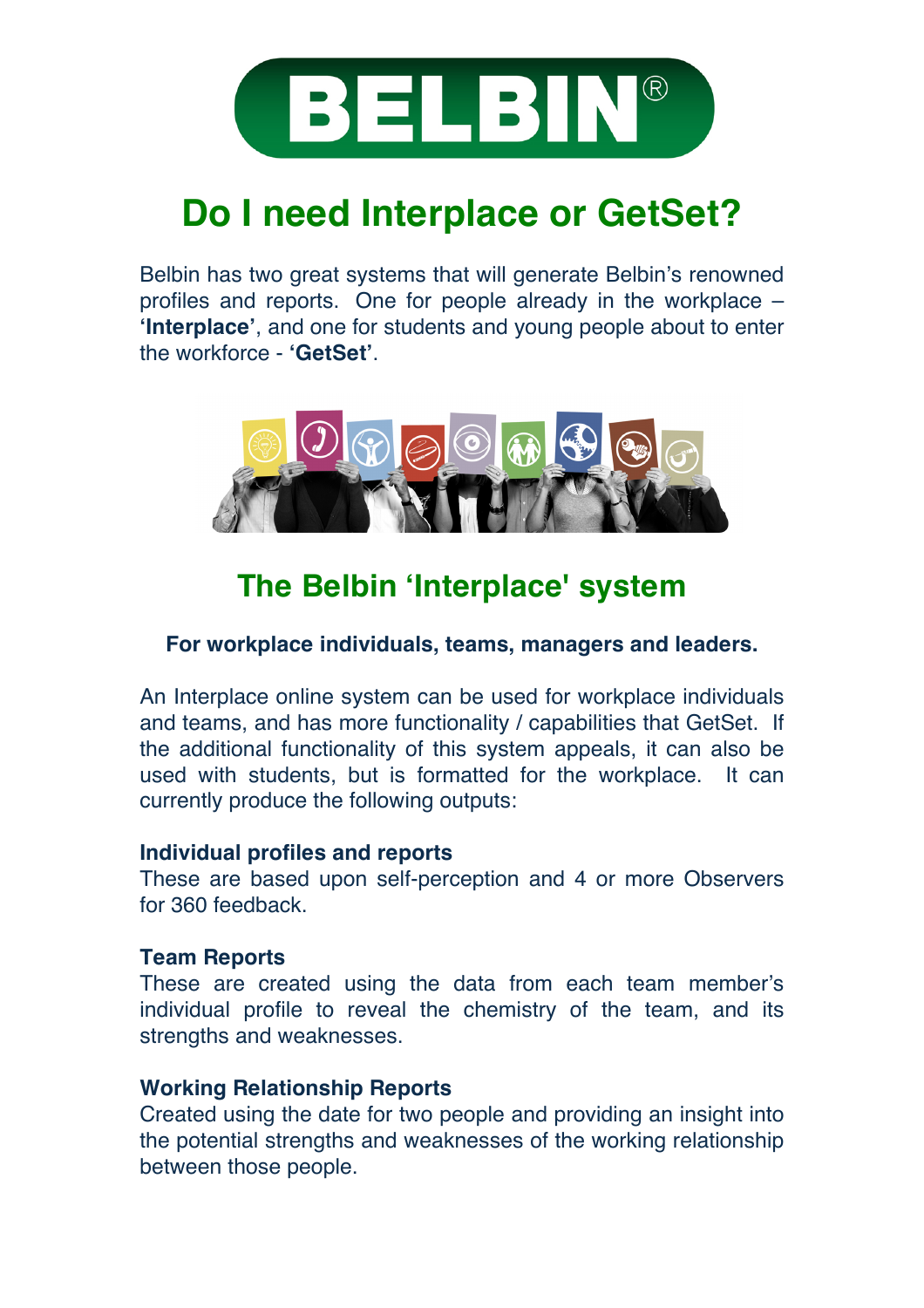#### **Job Requirements Reports**

Is completed by a person expert in the job and hiring for that role to create a report highlighting the ideal behavioural contributions for that job, with Observers added who also know the job well / currently engaged in that job to offer well rounded input.

#### **Job Comparison Reports**

Compares a candidates report with the Job Requirements data to compare their behavioural preferences with those identified as being ideal for that role.

**See www.TeamRolesAustralia.com.au for more info.**



# **The Belbin 'GetSet' System**

#### **For students and young people about to enter the workforce.**

Belbin's profiles for students and youths aprox  $15 - 21$  who do not yet have extensive workplace experience.

The individual reports generated from a GetSet system are normed, scripted and presented especially for this demographic.

At present the GetSet system produces Individual Reports only.

**See www.BelbinGetSetAustralia.com for more info.**